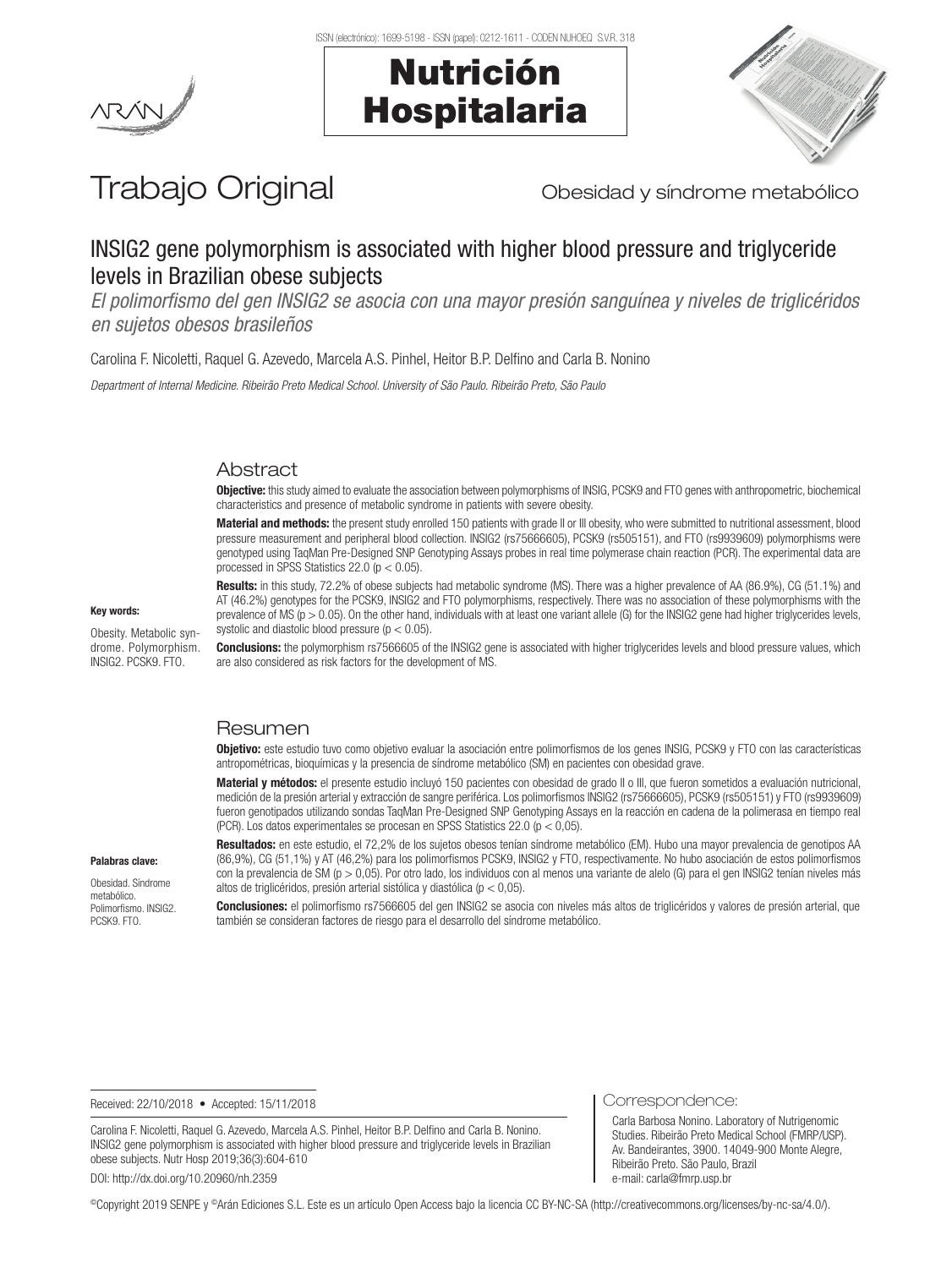#### **INTRODUCTION**

Metabolic syndrome (MS) is a term used to characterize cardiovascular risk factors and is characterized by the association of various abnormalities, such as central obesity, dyslipidemia, type 2 diabetes mellitus and systemic arterial hypertension (SAH). There are different definitions for diagnostic criteria, all using combinations of risk factors (18,25). MS frequency is significantly associated with favorable socioeconomic conditions, sedentary lifestyle, hypercaloric diets and high body mass index (BMI) (20). The global prevalence of MS varies depending on the region, urban or rural environment and characteristics of the population studied, like sex, age, race and ethnicity (16).

Considering that obesity is one of the risk factors for MS, the literature has pointed out the important role of genetic susceptibility for this disease development (23), including gene interactions and gene-environment interactions (19). Recent studies show the existence of several single nucleotide polymorphisms (SNPs) located in different genes involved in lipid metabolism and insulin resistance, which play a role in obesity development (22).

In this context, the proprotein convertase subtilisin/kexin 9 (PCSK9) gene encodes the glycoprotein PCSK9, which plays an important role in the cholesterol metabolism. Its expression modulates the number of low-density lipoprotein (LDLR) receptors (28) and affects the circulating levels of low-density lipoprotein cholesterol (LDL-cholesterol), the main carrier of cholesterol in humans (11). The polymorphism E670G (rs505151) of the PCSK9 gene promotes increase of PCSK9 activity (gain of function), leading to reduction of LDLR and consequently, raise in plasma LDL-cholesterol, contributing to hypercholesterolemia (11,28).

Another gene that regulates cholesterol synthesis is the insulin-induced gene 2 (INSIG2), which encodes the INSIG2 membrane protein (8). INSIG2 inhibits sterol synthesis in the liver when the cells have an adequate supply of these (29). Deregulation of this process may affect lipid metabolism and increase insulin resistance (3), which are closely related to MS (4). Some studies have shown an association between the polymorphism rs7566605 of INSIG2 gene and obesity (13,29).

Furthermore, the fat mass and obesity-associated gene (FTO) encode an important protein whose exact physiological function remains unknown. Studies indicate that this gene plays a role in the nervous and cardiovascular systems and has a strong association with BMI, obesity and type 2 diabetes development (30,31). The FTO gene has several know SNPs, many of them related to BMI, with emphasis in rs9939609. In this case, the A allele is directly related to a greater accumulation of body fat, especially in homozygous form (AA).

In line with this, the objective of the present study was to evaluate the association between polymorphisms of INSIG2, PCSK9 and FTO genes with anthropometric, biochemical characteristics and presence of metabolic syndrome in patients with severe obesity.

### MATERIALS AND METHODS

#### **SUBJECTS**

This is a cross-sectional study, which enrolled individuals of an ethnic mixed population (27), aged between 18 and 60 years, with grade II or III obesity. The sampling procedure is fully described elsewhere and anthropometric and biochemical data of the studied population were already published by our group (21). Pregnant and lactating individuals, patients on hypocaloric diets and who underwent bariatric surgery were excluded. The study was conducted after approval by the Ethics Committee of the institution and according to the Declaration of Helsinki. All participants provided a written informed consent.

Questions about personal history of chronic diseases such as diabetes mellitus, systemic arterial hypertension, cardiovascular diseases and obesity were collected from medical records.

## ANTHROPOMETRIC AND BLOOD PRESSURE (BP) MEASUREMENTS

For anthropometric evaluation, the following indicators were used: weight (kg), height (m), BMI (kg/m<sup>2</sup>) and abdominal circumference (AC). According to Nicoletti et al. (2016), patients were weighed in a Filizola® scale-type digital scale, with a capacity of 300 kg and an accuracy of 0.2 kg. For height measurement, a vertical rod with a graduation of 0.5 cm was used. BMI was obtained using the formula:  $BM = P/A<sup>2</sup>$ , where P is the weight in kilograms and A is the height in meters. AC was measured by passing an inextensible metric tape with graduation of 0.1 mm on the largest circumference.

The systolic and diastolic blood pressure (BP) was measured using the indirect method with an auscultatory technique using a mercury column sphygmomanometer, with cuffs appropriate for obese individuals. The procedure was performed with the patient after five minutes of rest in a quiet environment, without having practiced physical exercises for at least 60 minutes and without having smoked in the 30 minutes before the procedure.

#### BIOCHEMICAL EVALUATION

Plasma total cholesterol (TC), low-density lipoprotein (LDL-cholesterol) and high-density lipoprotein (HDL-cholesterol), triglycerides (TG) and glycemia were analyzed in blood samples after 12 hours of fasting. As a protocol of the service, the dosages of TC, HDL-cholesterol and TG were performed by automated colorimetric method. LDL-cholesterol values were calculated by the Friedwald formula: LDL-cholesterol = TC - (HDL-cholesterol + TG/5), with TG values lower than 400 mg/dl (9).

#### METABOLIC SYNDROME IDENTIFICATION

MS was defined according to the criteria of the I Brazilian Guidelines for the Diagnosis and Treatment of Metabolic Syndrome,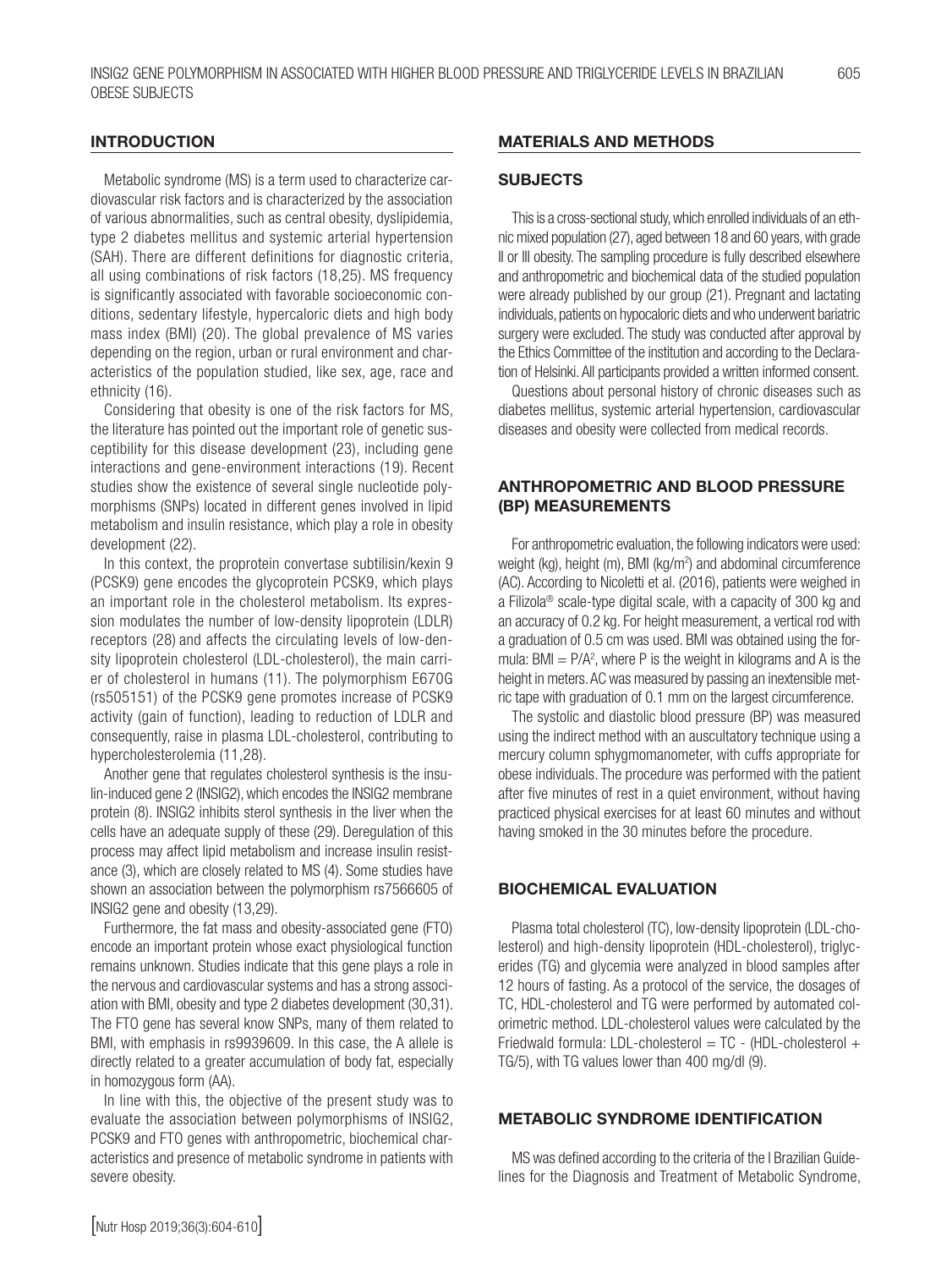which uses diagnostic standards similar to the National Cholesterol Education Program-Adult Treatment Panel III (NCEP ATP III). In this case, MS was defined by a group of cardiovascular risk factors, characterized by at least three of the following components: a) abdominal circumference > 88 cm; b) fasting glycemia > 100 mg/ dl; c) triglycerides  $> 150$  mg/dl; d) HDL cholesterol  $< 50$  mg/dl; and e) increased blood pressure: systolic blood pressure (SBP) ≥ 130 mmHg or diastolic blood pressure (DBP)  $\geq$  85 mmHg.

#### DNA EXTRACTION AND ANALYSIS OF GENETIC POLYMORPHISMS

DNA was extracted from peripheral blood samples using a GE Healthcare kit according to manufacturer's protocol. The genotypic determination was performed by the allele discrimination method in real time PCR (polymerase chain reaction), which allows the analysis of the variants in a specific segment of DNA. The single nucleotide polymorphisms rs505151, rs75666605 and rs9939609 were genotyped using TaqMan™ Pre-Designed SNP Genotyping Assays probes (Applied Biosystems, Foster City, CA), as specified by the manufacturer.

## STATISTICAL ANALYSIS

Data were presented in mean and standard deviation. The Kolmogorov-Smirnov test was used to verify the data normality. The Hardy-Weinberg equilibrium calculations for the polymorphisms were performed by applying the Chi-square test. The t-test for independent samples was used to compare the phenotypic variables among the genotypes of each polymorphism. To analyze the dominant model (DM), individuals with at least one variant allele were grouped and compared with those of the reference genotype. For the recessive model (RM) analysis, individuals with at least one wild-type allele were grouped and compared with those with both variant alleles. The associations of continuous

variables with genotypes were analyzed with general linear models controlling for sex and age. Statistical significance was set at 5%, all analyzes being performed in Statistical Package for Social Science software (SPSS version 22.0; Inc. Chicago, IL).

#### RESULTS

For this study, 150 severe obese subjects (80% females) with mean age of 47.2  $\pm$  10.4 years were selected. The means of systolic and diastolic pressure were  $122.2 \pm 15.4$  mmHq and 78.1  $\pm$  10.0 mmHg, respectively. It was identified that 94.7% of patients presented grade III obesity, 73.3% systemic arterial hypertension, 25% high glycemic levels and 26.4% hypertriglyceridemia. Indeed, abdominal obesity was present in all patients. Thus, taking into account the criteria established by the NCEP, 72.7% of the patients selected for this study present metabolic syndrome.

Genotypic distributions of the polymorphisms rs505151  $(X^2 = 12.33, p = 0.92)$ , rs7566605  $(X^2 = 1.72, p = 0.64)$  and rs9939609 ( $X^2 = 0.82$ ,  $p = 0.49$ ) exhibited the Hardy-Weinberg equilibrium. The allelic and genotype frequencies of the polymorphisms are presented in table I. The genotypes AA homozygous for PCSK9 gene, CG heterozygote for INSIG2 gene prevailed. On the other hand, there was a similar distribution between the AA and TT genotypes for FTO gene.

Tables II, III and IV show the anthropometric and metabolic variables for DM and RM for polymorphisms of PCSK9, FTO and INSIG2 gene, respectively. No difference was observed between the possible genotypes for PCSK9 and FTO gene. However, there was a difference between systolic and diastolic BP and triglycerides levels among the possible genotypes for INSIG2 gene, showing that individuals with at least one variant allele (G) had higher BP and triglycerides values. Linear regression analyses confirm the association between the polymorphism of INSIG2 gene and this variables, even when adjusted for gender and age (Table V). However, none of the polymorphisms studied was directly related to the risk of MS developing in patients with severe obesity (Fig. 1).

| $P = 100$    |                      |                           |              |               |                         |      |
|--------------|----------------------|---------------------------|--------------|---------------|-------------------------|------|
| Polymorphism | Gene                 | <b>Genotype frequency</b> |              |               | <b>Allele frequency</b> |      |
|              |                      | Genotype                  | $\mathsf{n}$ | $\frac{0}{0}$ | <b>Allele</b>           |      |
|              |                      | AA                        | 126          | 86.9%         | Allele A                | 0.92 |
| rs 505151    | PCSK9                | AG                        | 15           | 10.3%         | Allele G                | 0.08 |
| rs 7566605   |                      | GG                        | 4            | 2.8%          |                         |      |
|              | <i><b>INSIG2</b></i> | CC                        | 53           | 38.7%         | Allele C                | 0.64 |
|              |                      | CG                        | 70           | 51.1%         | Allele G                | 0.36 |
|              |                      | GG                        | 14           | 10.2%         |                         |      |
| rs 9939609   | FT0                  | AA                        | 37           | 25.5%         | Allele A                | 0.49 |
|              |                      | AT                        | 67           | 46.2%         | Allele T                | 0.51 |
|              |                      |                           | 41           | 28.3%         |                         |      |

Table I. Genotypic and allelic frequency of polymorphisms assessed in severe obese patients evaluated in the study  $(n = 150)$ 

*n: number of individuals.*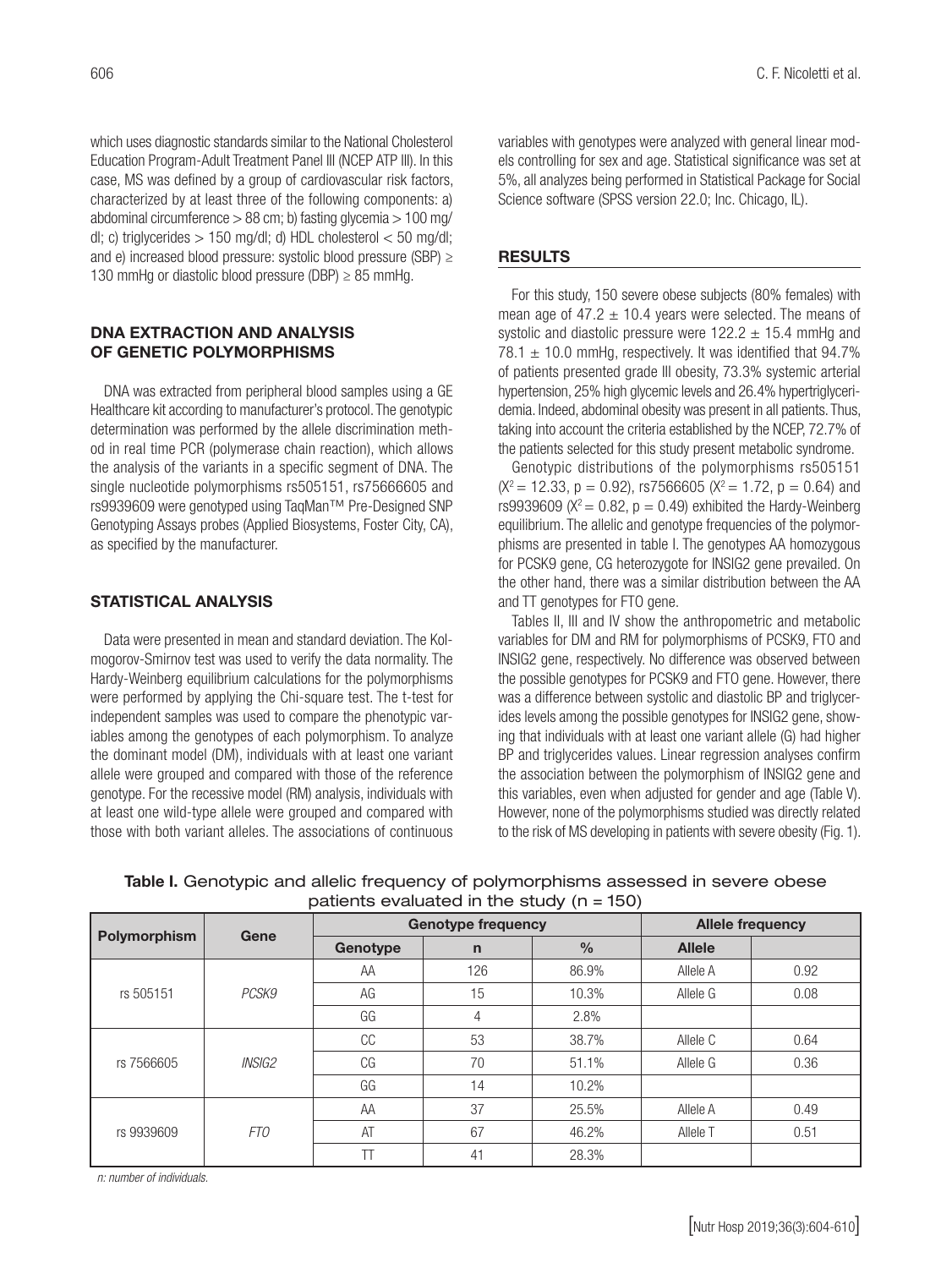| <b>Variables</b>          | <b>Dominant model</b> |                  | <b>Recessive model</b> |                  |
|---------------------------|-----------------------|------------------|------------------------|------------------|
|                           | <b>AA</b>             | $AG + GG$        | $AA + AG$              | <b>GG</b>        |
| Weight (kg)               | $137.5 \pm 23.5$      | $140.9 \pm 23.3$ | $138.0 \pm 23.2$       | $147.8 \pm 31.2$ |
| BMI (kg/m <sup>2</sup> )  | $51.4 \pm 7.5$        | $50.7 \pm 6.1$   | $51.5 \pm 7.4$         | $49.1 \pm 5.2$   |
| AC (cm)                   | $144.7 \pm 16.8$      | $137.3 \pm 21.4$ | $144.6 \pm 17.1$       | $121.0 \pm 5.6$  |
| Systolic BP (mmHg)        | $121.5 \pm 15.1$      | $122.6 \pm 14.1$ | $122.1 \pm 15.6$       | $117.5 \pm 9.6$  |
| Diastolic BP (mmHg)       | $77.9 \pm 10.2$       | $78.7 \pm 9.1$   | $78.2 \pm 10.1$        | $75.0 \pm 5.8$   |
| Total cholesterol (mg/dl) | $185.9 \pm 35.6$      | $177.8 \pm 28.2$ | $185.3 \pm 35.0$       | $160.0 \pm 15.5$ |
| LDL-cholesterol (mg/dl)   | $115.8 \pm 32.1$      | $110.1 \pm 22.9$ | $115.2 \pm 31.3$       | $104.7 \pm 14.8$ |
| HDL-cholesterol (mg/dl)   | $40.6 \pm 10.0$       | $40.2 \pm 6.3$   | $40.6 \pm 9.5$         | $34.5 \pm 4.1$   |
| Triglycerides (mg/dl)     | $151.0 \pm 89.8$      | $136.4 \pm 59.0$ | $150.6 \pm 87.0$       | $102.5 \pm 17.5$ |
| Glycemia (mg/dl)          | $101.6 \pm 31.1$      | $111.6 \pm 56.5$ | $103.6 \pm 35.6$       | $89.7 \pm 17.3$  |

#### Table II. Anthropometric and metabolic variables for genotypes of the rs505151 polymorphism in the PCSK9 gene in subjects with severe obesity (n = 150)

*BMI: body mass index; AC: abdominal circumference; BP: blood pressure; LDL-cholesterol: low density lipoprotein; HDL-cholesterol: high density lipoprotein.*

| Table III. Anthropometric and metabolic variables for genotypes of the rs9939609       |  |
|----------------------------------------------------------------------------------------|--|
| polymorphism of FTO gene in severe obese subjects evaluated in the study ( $n = 150$ ) |  |

|                           | <b>Dominant model</b> |                  | <b>Recessive model</b> |                  |
|---------------------------|-----------------------|------------------|------------------------|------------------|
| <b>Variables</b>          | <b>AA</b>             | $AT + TT$        | $AA + AT$              | <b>TT</b>        |
| Weight (kg)               | $137.4 \pm 24.5$      | $138.3 \pm 23.3$ | $136.7 \pm 22.9$       | $142.1 + 24.7$   |
| BMI ( $kg/m2$ )           | $51.8 \pm 7.2$        | $51.3 \pm 7.5$   | $50.8 \pm 7.1$         | $52.9 + 7.9$     |
| AC (cm)                   | $143.9 \pm 18.6$      | $144.0 \pm 16.9$ | $142.8 \pm 16.2$       | $146.5 \pm 19.6$ |
| Systolic BP (mmHg)        | $123.3 \pm 18.2$      | $121.3 \pm 14.0$ | $121.6 \pm 15.0$       | $122.5 \pm 15.6$ |
| Diastolic BP (mmHg)       | $79.4 \pm 12.4$       | $77.6 \pm 9.1$   | $77.6 \pm 9.9$         | $79.2 \pm 10.5$  |
| Total cholesterol (mg/dl) | $186.7 \pm 28.5$      | $184.7 \pm 36.4$ | $186.1 \pm 33.9$       | $182.7 \pm 36.2$ |
| LDL-cholesterol (mg/dl)   | $117.4 \pm 25.5$      | $114.6 \pm 32.7$ | $117.2 \pm 29.0$       | $110.5 \pm 35.3$ |
| HDL-cholesterol (mg/dl)   | $40.0 \pm 9.8$        | $40.7 \pm 9.6$   | $40.9 \pm 9.4$         | $39.7 \pm 10.2$  |
| Triglycerides (mg/dl)     | $165.9 \pm 110.5$     | $143.7 \pm 75.5$ | $150.8 \pm 92.8$       | $145.9 \pm 66.4$ |
| Glycemia (mg/dl)          | $109.0 \pm 42.2$      | $100.9 \pm 32.7$ | $101.3 \pm 30.9$       | $107.4 \pm 45.2$ |

*BMI: body mass index; AC: abdominal circumference; BP: blood pressure; LDL-cholesterol: low density lipoprotein; HDL-cholesterol: high density lipoprotein*

## Table IV. Anthropometric and metabolic variables for genotypes of polymorphism rs7566605 of INSIG2 gene in severe obese evaluated in this study (n = 150)

| <b>Variables</b>          | <b>Dominant model</b> |                     | <b>Recessive model</b> |                   |
|---------------------------|-----------------------|---------------------|------------------------|-------------------|
|                           | <b>CC</b>             | $CG + GG$           | $CC + CG$              | GG                |
| Weight (kg)               | $133.0 \pm 22.8$      | $141.0 \pm 23.7$    | $138.2 \pm 23.4$       | $134.7 \pm 25.8$  |
| BMI ( $kg/m2$ )           | $51.4 \pm 7.4$        | $51.3 \pm 7.4$      | $51.5 \pm 7.3$         | $50.2 \pm 8.4$    |
| AC (cm)                   | $143.6 \pm 17.8$      | $143.6 \pm 16.0$    | $144.1 \pm 16.7$       | $135.5 \pm 17.2$  |
| Systolic BP (mmHg)        | $116.4 \pm 14.7$      | $125.6 \pm 15.2^*$  | $121.2 \pm 15.2$       | $129.2 \pm 17.8$  |
| Diastolic BP (mmHg)       | $75.0 \pm 9.8$        | $79.9 \pm 9.9^*$    | $77.8 \pm 10.0$        | $80.0 \pm 11.3$   |
| Total cholesterol (mg/dl) | $179.9 \pm 35.9$      | $186.9 \pm 33.4$    | $183.6 \pm 35.2$       | $188.3 \pm 27.9$  |
| LDL-cholesterol (mg/dl)   | $109.1 \pm 32.2$      | $117.7 \pm 28.9$    | $113.1 \pm 30.6$       | $124.8 \pm 27.2$  |
| HDL-cholesterol (mg/dl)   | $42.6 \pm 9.8$        | $39.5 \pm 9.3$      | $40.9 \pm 9.9$         | $39.3 \pm 8.2$    |
| Triglycerides (mg/dl)     | $132.2 \pm 54.9$      | $160.1 \pm 102.4^*$ | $148.9 \pm 85.9$       | $150.6 \pm 106.1$ |
| Glycemia (mg/dl)          | $98.1 \pm 34.2$       | $106.1 \pm 36.2$    | $102.4 \pm 36.2$       | $102.4 \pm 36.2$  |

*BMI: body mass index; AC: abdominal circumference; BP: blood pressure; LDL-cholesterol: low density lipoprotein; HDL-cholesterol: high density lipoprotein. \*: p<0.05*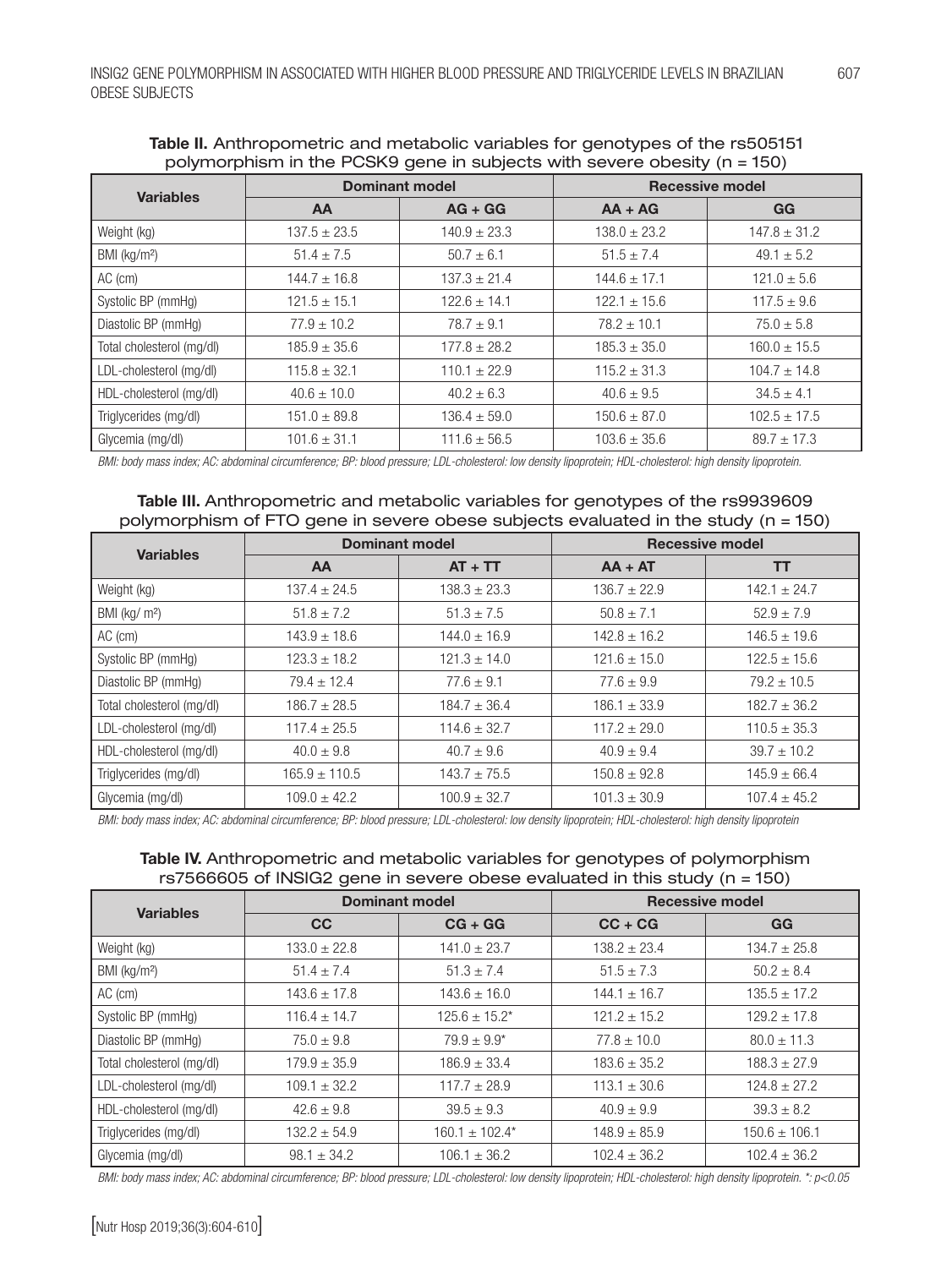#### Table V. Multiple linear regression analysis, adjusted for sex and anthropometric variables, showing the contribution of the polymorphism rs 7566605 in the INSIG2 gene in the concentrations of triglycerides, systolic and diastolic pressure in subjects with severe obesity  $(n = 150)$

| <b>Variables</b>          | $\boldsymbol{\beta}$ | $r^2$ | $-1$<br>p | IC 95%              |  |  |
|---------------------------|----------------------|-------|-----------|---------------------|--|--|
| <b>Triglycerides</b>      |                      |       |           |                     |  |  |
|                           |                      | 0.068 |           |                     |  |  |
| rs 7566605                | 0.275                |       | 0.044     | (1.186; 79.430)     |  |  |
| Sex                       | $-0.015$             |       | 0.915     | $(-67.751; 60.915)$ |  |  |
| Weight (kg)               | $-0.353$             |       | 0.050     | $(-2.431; -0.002)$  |  |  |
| AC (cm)                   | 0.144                |       | 0.371     | $(-0.774; 2.036)$   |  |  |
| <b>Systolic pressure</b>  |                      |       |           |                     |  |  |
|                           |                      | 0.078 |           |                     |  |  |
| rs 7566605                | 0.263                |       | 0.002     | (2.999; 13.702)     |  |  |
| Sex                       | $-0.034$             |       | 0.724     | $(-8.917; 6.211)$   |  |  |
| Age                       | 0.101                |       | 0.239     | $(-0.101; 0.400)$   |  |  |
| Weight (kg)               | 0.145                |       | 0.144     | $(-0.033; 0.226)$   |  |  |
| <b>Diastolic pressure</b> |                      |       |           |                     |  |  |
|                           |                      | 0.087 |           |                     |  |  |
| rs 7566605                | 0.196                |       | 0.022     | (0.589; 7.505)      |  |  |
| Sex                       | $-0.011$             |       | 0.907     | $(-5.177; 4.598)$   |  |  |
| Age                       | 0.211                |       | 0.015     | (0.041; 0.364)      |  |  |
| Weight (kg)               | 0.173                |       | 0.080     | $(-0.009; 0.159)$   |  |  |

*AC: abdominal circumference; CI: confidence interval.*



#### Figure 1.

Odds ratio (95% CI) of the association between polymorphisms rs505151 of PCSK9 gene, rs7566605 of INSIG2 gene and rs9939609 of FTO gene and the metabolic syndrome (MD: dominant model; MR: recessive model).

#### **DISCUSSION**

No direct relationship was found between the presence of polymorphisms rs505151 of PCSK9 gene, rs7566605 of INSIG2 gene and rs9939609 of FTO gene and the presence of MS. However, it was observed that rs7566605 of INSIG2 gene showed a significant relationship with three parameters analyzed: systolic blood pressure, diastolic blood pressure and triglyceride levels.

Although our findings do not show a direct relationship between PCSK9 polymorphism and BMI or abdominal obesity, some cases have already been well described in the literature (28,32). Moreover, a Chinese study showed an association between the variant allele and HDL-cholesterol and LDL-cholesterol concentrations (2). Evidence supports that in patients with the polymorphism, the expression of the protein was higher, and consequently the circulating LDL-cholesterol concentrations were increased (15).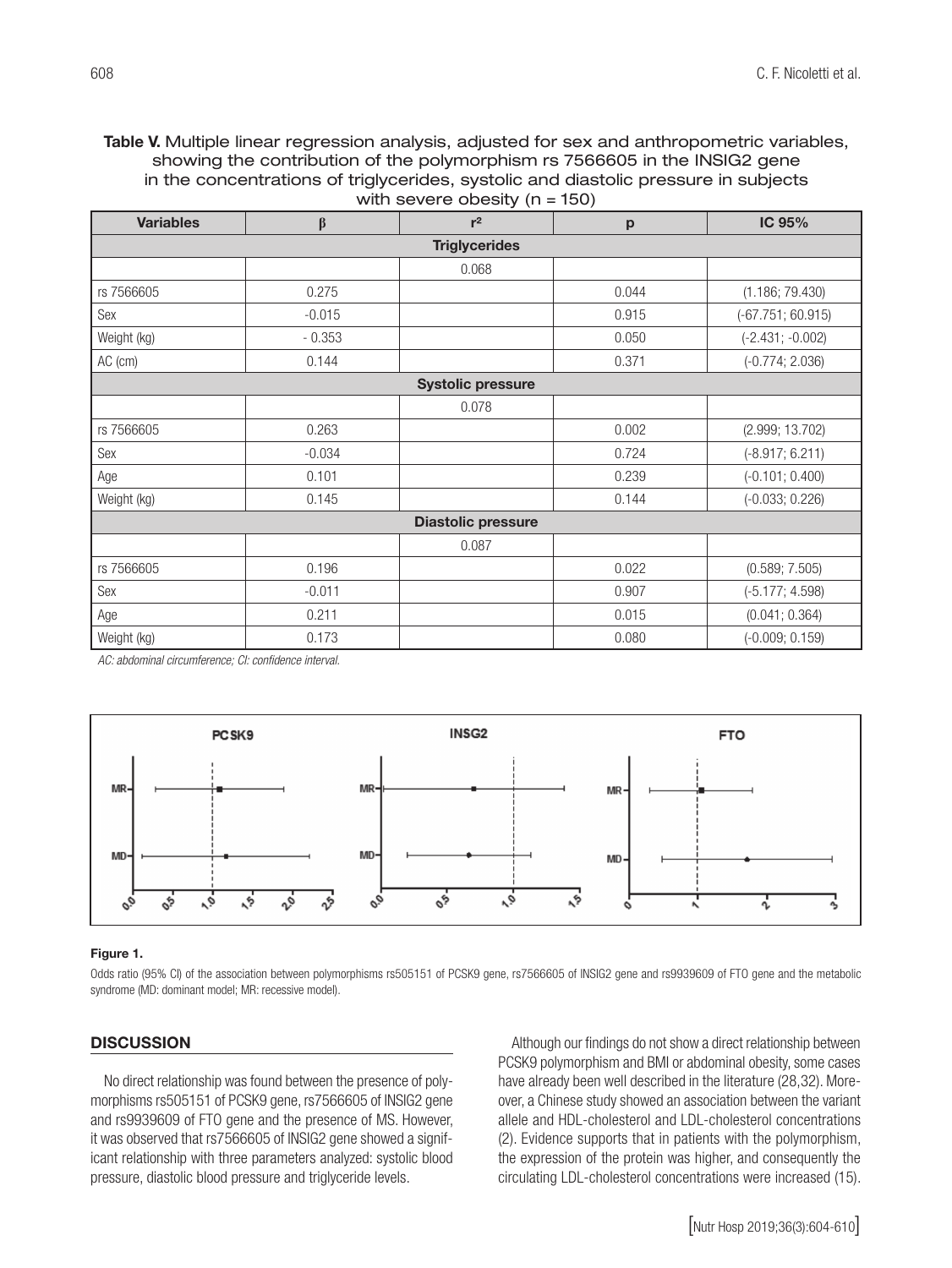Furthermore, a study investigating the effect of this polymorphism on the risk of cardiovascular diseases (CVD) and stroke showed that in patients with a higher risk of CVD who had the variant allele, LDL-cholesterol concentrations were significantly higher (28).

Regarding the polymorphism of the INSIG2 gene, the literature is still controversial. Our findings corroborate previous studies that did not evidence associations of polymorphism with BMI or waist circumference (1). In contrast, Oki et al. (2009)evidenced that CC genotype is a protective genetic factor against the progression of hypercholesterolemia. The polymorphism of INSIG2 gene does not inhibit fatty acid synthesis, leading to an exaggerated production of cholesterol, fatty acids, triglycerides and phospholipids (3). Other studies found no association between polymorphism and severe obesity, or with phenotypes associated with hypertension (5,13). Thus, the present study is a pioneer to show association between blood pressure levels and this polymorphism. A possible mechanism of increased systolic and diastolic blood pressure would be the fact that the polymorphism increases the production of cholesterol and may contribute for atherosclerosis development, consequently raising the individual's blood pressure. As for the biochemical and metabolic parameters, the wild homozygous form of the INSIG2 (CC) gene was related to the reduction of waist/hip ratio and glycated hemoglobin, which may lead to an improvement in glucose intolerance (6).

The association between the FTO gene and obesity in humans is already well described (7,13). However, the evidence showing the role of this polymorphism in the development of type 2 diabetes mellitus is weak. Li et al. (2008) did not find associations between the gene and waist circumference and fasting glycemia. On the other hand, a recent study by Guclu-Geyik et al. (2016) found an association between polymorphism and MS in men. The mechanism by which the FTO gene leads to the development of obesity is not fully understood. The polymorphism of FTO gene was related to obesity, but not to MS; nonetheless, a predisposition to an increased risk of obesity may trigger other variables such as increased AC, altered fasting glycemia and dyslipidemia.

Thus, as a main finding, despite not being directly associated with the prevalence of MS, the presence of the variant allele of INSIG2 polymorphism could increase the chances of developing the disease. It should be emphasized that our sample size is limited and our analysis was performed in a population of mixed ethnic origin. Low power may have been responsible for lack of significant associations among severe obese individuals, and reaching significance for some of the potential interactions. Moreover, although adjustment by sex and age was performed, residual confounding such as physical active and dietary intake cannot be totally ruled out.

#### **CONCLUSION**

Polymorphisms of PCSK9, INSG2 and FTO genes are not associated with the MS prevalence; however, the polymorphism of INSIG2 gene is associated with higher concentrations of triglycerides and blood pressure values, which are also considered as risk factors for the development of the disease.

## ACKNOWLEDGMENTS

This work was supported by grants #2015/20513-8 from the São Paulo Research Foundation (FAPESP).

## ETHICAL APPROVAL

All procedures performed in this study were in accordance with the ethical standards of the institutional research committee and with the Declaration of Helsinki of 1964 and its later amendments or comparable ethical standards.

#### **REFERENCES**

- 1. Apalasamy YD, Moy FM, Rampal S, Bulgiba A, Mohamed Z. Genetic associations of the INSIG2 rs7566605 polymorphism with obesity-related metabolic traits in Malaysian Malays. Genet Mol Res 2014;13(3):4904-10. DOI: 10.4238/2014.July.4.4
- 2. Aung LHH, Yin RX, Miao L, Hu XJ, Yan TT, Cao XL, et al. The proprotein convertase subtilisin/kexin type 9 gene E670G polymorphism and serum lipid levels in the Guangxi Bai Ku Yao and Han populations. Lipids Health Dis 2011;10:5. DOI: 10.1186/1476-511X-10-5
- 3. Baylin A, Deka R, Tuitele J, Viali S, Weeks DE, McGarvey ST. INSIG2 variants, dietary patterns and metabolic risk in Samoa. Eur J Clin Nutr 2013;67(1):101- 7. DOI:10.1038/ejcn.2012.124
- 4. Bhowmik B, Afsana F, Siddiquee T, Munir SB, Sheikh F, Wright E, et al. Comparison of the prevalence of metabolic syndrome and its association with diabetes and cardiovascular disease in the rural population of Bangladesh using the modified National Cholesterol Education Program Expert Panel Adult Treatment Panel III and International Diabetes Federation definitions. J Diabetes Investig 2015;6(3):280-8. DOI: 10.1111/jdi.12268
- 5. Bressler J, Fornage M, Hanis CL, Kao WH, Lewis CE, McPherson R, et al. The INSIG2 rs7566605 genetic variant does not play a major role in obesity in a sample of 24,722 individuals from four cohorts. BMC Med Genet 2009;10:56. DOI: 10.1186/1471-2350-10-56
- 6. Burgdörfer E, Korenkov M, Jonas D, Weise D, Haaf T, Zechner U, et al. FTO and INSIG2 genotyping combined with metabolic and anthropometric phenotyping of morbidly obese patients. Mol Syndromol 2013;4(6):273-9. DOI: 10.1159/000353563
- 7. Fang H, Li Y, Du S, Hu X, Zhang Q, Liu A, et al. Variant rs9939609 in the FTO gene is associated with BMI among Chinese children. BMC Med Genet 2010;11:136. DOI: 10.1186/1471-2350-11-136
- 8. Fornage M, Papanicolaou G, Lewis CE, Boerwinkle E, Siscovick DS. Common INSIG2 polymorphisms are associated with age-related changes in body size and high-density lipoprotein cholesterol from young adulthood to middle age. Metabolism 2010;59(8):1084-91. DOI: 10.1016/j.metabol.2009.11.005
- 9. Friedewald WT, Levy RI, Fredrickson DS. Estimation of the concentration of low-density lipoprotein cholesterol in plasma, without use of the preparative ultracentrifuge. Clin Chem 1972;18(6):499-502.
- 10. Guclu-Geyik F, Onat A, Yuzbasiogullari AB, Coban N, Can G, Lehtimäki T, et al. Risk of obesity and metabolic syndrome associated with FTO gene variants discloses clinically relevant gender difference among Turks. Mol Biol Rep 2016;43(6):485-94. DOI: 10.1007/s11033-016-3992-0
- 11. Guo YL, Zhang W, Li JJ. PCSK9 and lipid lowering drugs. Atheroscler Suppl 2015;18:21-7. DOI: 10.1016/j.cca.2014.07.008
- 12. Hinney A, Herrfurth N, Schonnop L, Volckmar AL. Genetic and epigenetic mechanisms in obesity. Bundesgesundheitsblatt Gesundheitsforschung Gesundheitsschutz 2015;58(2):154-8. DOI: 10.1007/s00103-014-2094-1
- 13. Hotta K, Nakamura M, Nakata Y, Matsuo T, Kamohara S, Kotani K, et al. INSIG2 gene rs7566605 polymorphism is associated with severe obesity